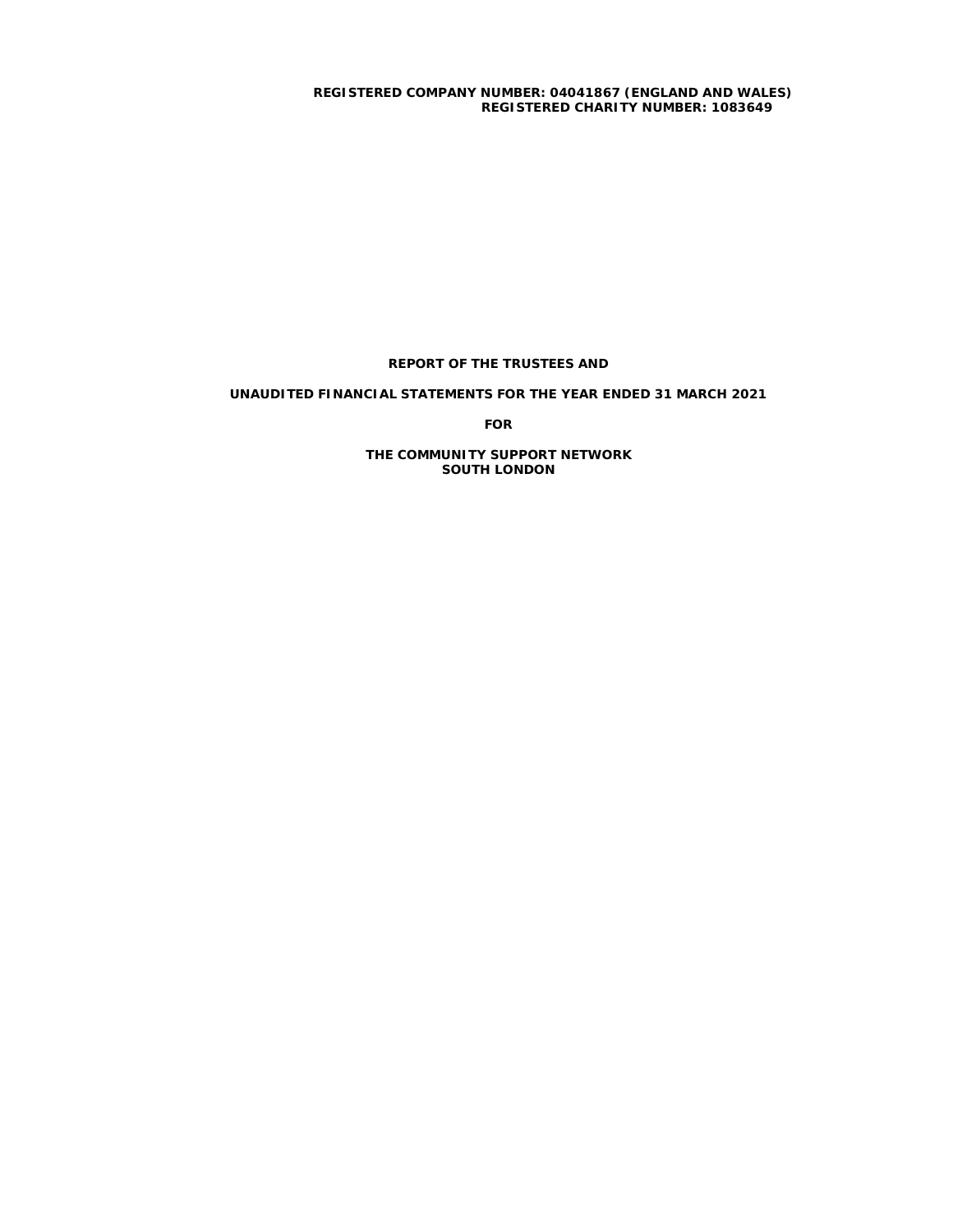## **CONTENTS OF THE FINANCIAL STATEMENTS for the Year Ended 31 March 2021**

|                                          | Page |
|------------------------------------------|------|
| <b>Company Information</b>               | 1    |
| Report of the Management Committee       | 1    |
| <b>Statement of Financial Activities</b> | 9    |
| <b>Statement of Financial Position</b>   | 10   |
| Notes to the Financial Statements        | 11   |
| Report of the Independent Examiners      | 15   |
| <b>Income and Expenditure Account</b>    | 16   |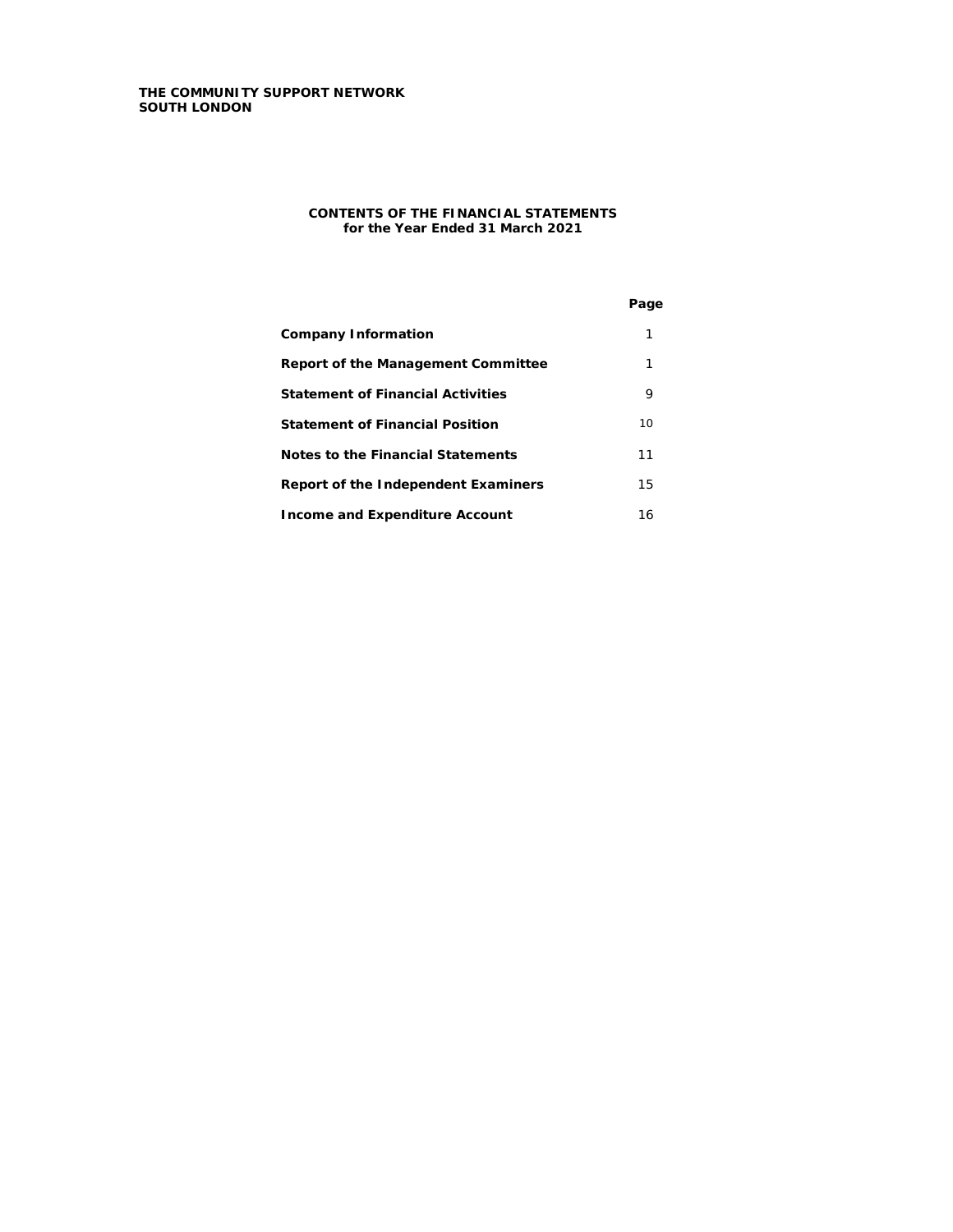# **REPORT OF THE MANAGEMENT COMMITTEE for the Year Ended 31 March 2021**

The Management Committee presents its report and independently examined financial statements for the year ended 31 March 2021.

# **Reference and Administrative Information**

| <b>Charity Name:</b>                                 | <b>Community Support Network South London</b>                                                                                                                                                                             |
|------------------------------------------------------|---------------------------------------------------------------------------------------------------------------------------------------------------------------------------------------------------------------------------|
| <b>Charity Registration Number</b>                   | 1083649                                                                                                                                                                                                                   |
| <b>Company Registration Number</b>                   | 4041867                                                                                                                                                                                                                   |
| Registered Office and<br><b>Operational address:</b> | 336 Brixton Road,<br><b>LONDON</b><br><b>SW9 7AA</b>                                                                                                                                                                      |
| <b>Management Committee</b>                          |                                                                                                                                                                                                                           |
| Dr. S. Roy                                           | Appointed Director on 03/10/05. Vice Chair since 13/03/13, resigned<br>24/02/16, re-appointed 15/03/17; Vice Chair on 16/05/17. Resigned<br>as Vice Chair on 01/05/19. Appointed as Treasurer on 01/05/19.                |
| Mrs. Manjula Roy                                     | Appointed 01/12/09. Treasurer since 03/02/10, resigned 24/02/16<br>Company Secretary since 16/05/17,<br>re-appointed 15/03/17.<br>resigned as Company Secretary on 01/05/19, re-elected Company<br>Secretary on 16/07/19. |
| Mr. Andrew Lennon                                    | Appointed 16/01/13, Elected Co Vice-Chair on 21/05/14, then<br>Membership Secretary 26/04/16.                                                                                                                             |
| Mr. John Adapoe                                      | Appointed 06/03/19.                                                                                                                                                                                                       |
| Mr. John Martin Jeremy Dawes                         | Appointed 06/03/19. Elected Co-Chair on 01/05/19, Elected Chair on<br>06/11/19                                                                                                                                            |
| Mr. Abdul Tanko                                      | Appointed 06/03/19.<br>Elected Co-Chair on 01/05/19, resigned as<br>Co-Chair on 06/11/19.                                                                                                                                 |
| Mr. Leslie Elliot                                    | Appointed 11/09/19                                                                                                                                                                                                        |
| Ms. Helen Judge                                      | Appointed September 2001, Chair until 11/02/08, Vice Chair until<br>September 2009, Resigned from Committee September 2011 and<br>re-appointed to Committee on 11/09/19                                                   |
| Mrs. Clementina Okorefe                              | Appointed 11/09/19.                                                                                                                                                                                                       |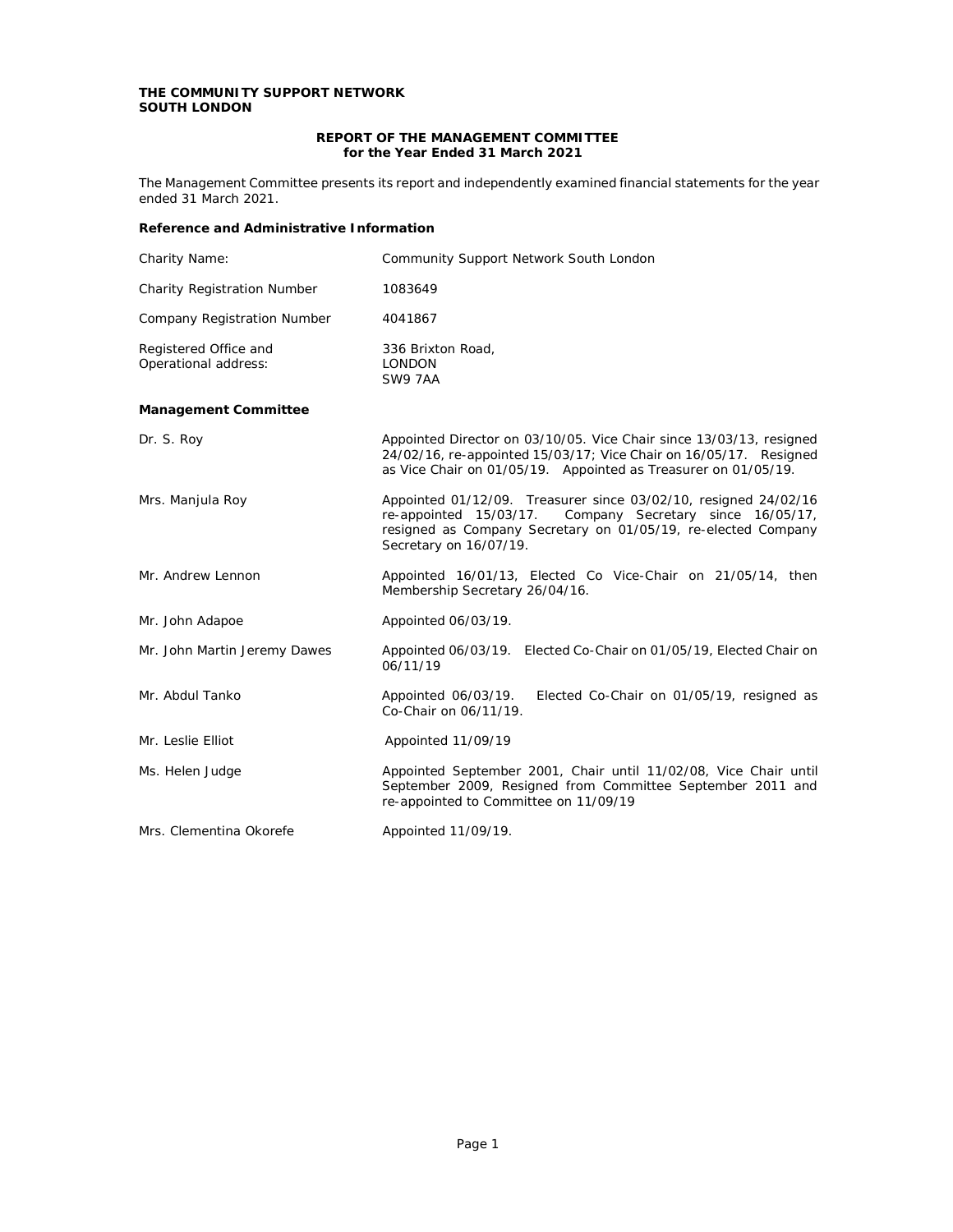# **REPORT OF THE MANAGEMENT COMMITTEE for the Year Ended 31 March 2021**

# **Senior Management**

Ms. Cherry E. Pedler Manager

# **Independent Examiners**

Hilary Adams Ltd, Chartered Accountants & Tax Consultants, 158 High Street, Herne Bay, KENT CT6 5NP

## **Bankers**

Lloyds Bank, Moorgate Branch, 34 Moorgate, **LONDON** EC2R 6PL

CCLA, 80 Cheapside, **LONDON** EC2V 6DZ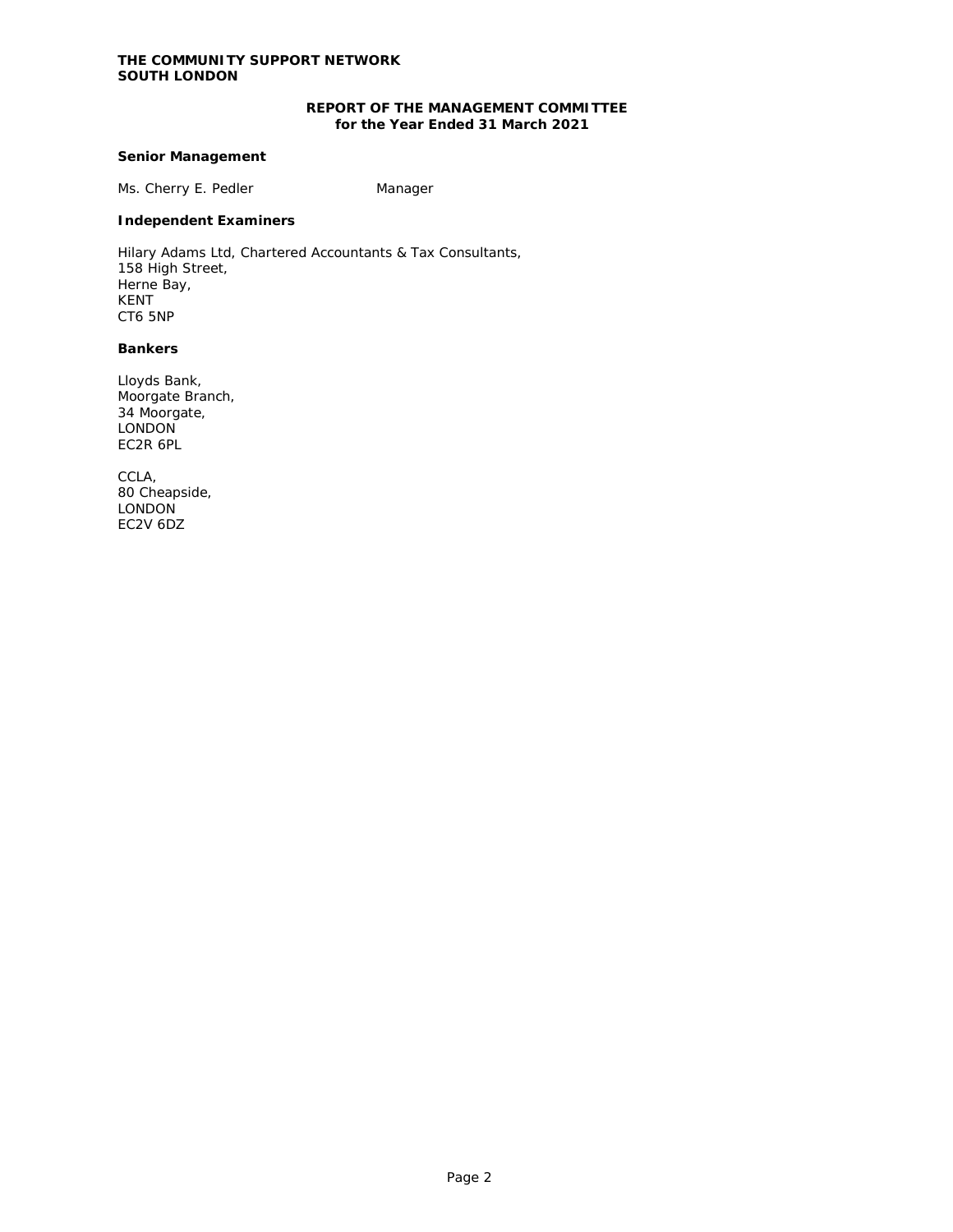### **REPORT OF THE MANGEMENT COMMITTEE for the Year Ended 31 March 2021**

#### The director presents report with the financial statements of the company for the year ended 31 March 2021. **Structure, Governance and Management** Governing Document

The organisation is a charitable company limited by guarantee, incorporated on 27 July 2000 and registered as a charity on 24 November 2000. The company was established under a Memorandum of Association which established the objects and powers of the charitable company and is governed under its Articles of Association. In the event of the company being wound up members are required to contribute an amount not exceeding £1.

### Public Benefit

The objects of the charity are to promote, preserve and protect the health and well-being of vulnerable persons of any age, persons with mental health problems/mental distress, persons with physical and other disabilities, carers of such persons, persons with learning difficulties and persons with autistic spectrum disorders, particularly but not exclusively in South London. This is a change to the previous objects as agreed by CSN's EGM on 11/09/19 and in keeping with the anticipated change to the work of CSN in becoming part of a Consortium of organisations providing advocacy in Lambeth from April 2020.

Ways of carrying out these objects include: 'by providing a mental health advocacy service for people who are in hospital on mental health wards in South London and those in prison and in the community with mental health problems. More detail of these activities are shown below, in the section with the headings:

### **Achievements and Performance and In-Patient, Forensic, and Community Advocacy**

In the view of the Community Support Network South London Management Committee the objects and work of the charity fully satisfy the requirements of the Public Benefit charitable registration test.

### Recruitment and Appointment of Management Committee

The directors of the company are also charity trustees for the purposes of charity law and under the company's Articles are known as members of the Management Committee. Under the requirements of the Memorandum and Articles of Association the members of the Management Committee retire every year but may be re-elected by the full members at the Annual General Meeting.

The current Management Committee have been elected from the membership and new members are encouraged to join at every AGM of the charitable company. We have also increased the membership of the Management Committee by means of advertising in the Guardian newspaper on a number of occasions, by advertising in the Lambeth Volunteer Centre and via the Bar Pro-Bono Unit.

Due to the nature of CSN as a mental health service user led organization, the majority (at least two thirds, according to the Articles of Association) of Management Committee members identify as having experienced mental distress, making them full individual members of CSN.

### Trustee Induction and Training

We have developed an Induction Pack for new Management Committee members. This includes copies of training slides regarding the role and responsibilities of CSN Management Committee members. Many come to CSN with experience of serving on the Management Committee of other organisations, and all are encouraged to attend training within budgetary constraints. (For example, there have also been opportunities for Committee members to visit the local psychiatric hospital where advocacy has been provided by CSN since 1996. In addition, quarterly reports on advocacy in forensic, community, in-patient and prison settings are made available to CSN Management Committee members).

#### Organisational Structure

Community Support Network South London allows for a Management Committee of up to fifteen members. Typically, there are no more than eleven. The full Management Committee meets bi-monthly. The Management Committee is responsible for the strategic direction and policy of the charity. At present the Committee has ten members from a variety of professional and other backgrounds relevant to the work of the charity.

The Manager sits on the Committee, but has no voting rights. The Manager is currently responsible for taking minutes which are circulated to Management Committee members who point out any amendments at the following meeting which are enacted.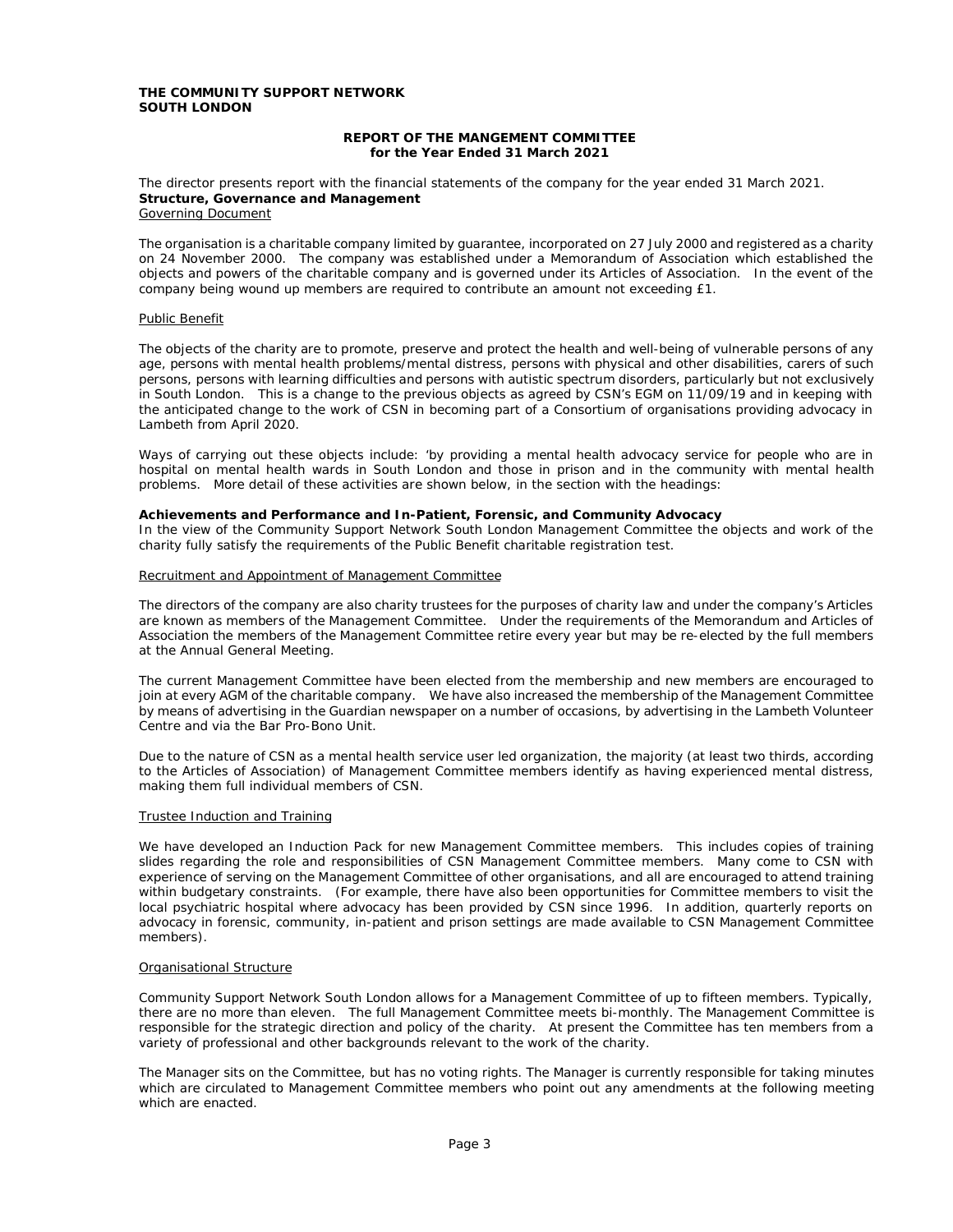### **REPORT OF THE MANGEMENT COMMITTEE for the Year Ended 31 March 2021**

#### Organisational Structure (continued)

A scheme of delegation is in place and day to day responsibility for the provision of services rest with the Manager. The Manager is responsible for ensuring that the charity delivers the services specified and that key performance indicators are met. The Manager is also responsible for day to day operational management of CSN, individual supervision of the staff team and also for ensuring that the team continue to develop their skills and working practices in line with good practice.

#### Related Parties

In so far as it is complementary to the charity's objects, the charity is guided by both local and national policy. At a national level, mental health services are determined by the Mental Health Act 1983, and Code of Practice, as amended 2007. NICE (National Institute for Clinical Excellence) determines the appropriate care and treatment for people with various diagnoses. Locally, the charity is closely involved with the Lambeth Living Well Collaborative. CSN thus has an opportunity to be informed about local delivery plans and other strategic plans and policies and to express views on them.

Some of our current advocates have attained the Independent Mental Health Advocacy (IMHA) Specialist Unit and a couple have also attained the Independent Advocacy Qualification (IAQ). (The IMHA is a mandatory qualification for the performance of the duties of an independent Mental Health Advocate as CSN is contracted to provide).

### **Objectives and Activities**

The company's objects and principal activities are\* (\*since changes made at EGM on 11/09/19) to:

Promote, preserve and protect the health and well-being of vulnerable persons of any age, persons with mental health problems/mental distress, persons with physical and other disabilities, carers of such persons, persons with learning difficulties and persons with autistic spectrum disorders, particularly but not exclusively in South London.

The company's main objectives and activities for the year continued to focus on the promotion of mental health service user rights. The strategies employed to assist the charity to meet these objectives included the following:

Providing independent, user led, mental health advocacy in in-patient, community and forensic settings, and to enable user involvement in mental health services in Lambeth. Providing such services in accordance with accepted advocacy standards such as the 'Quality Standards for Advocacy Schemes' which are linked to the principles of the Advocacy Charter, 2002. (Action For Advocacy, formerly Advocacy Across London).

#### **Achievements and Performance**

In-Patient, Forensic, and Community Advocacy

The main areas of charitable activity during this year have been the provision of mental health advocacy.

30 (74 during January 2019 – March 2020) new clients were seen this year by our Forensic Advocates, a further 61 (95 during January 2019 – March 2020) ongoing' clients seen over the year dealing with 1891 (2677 January 2019 – March 2020) issues.

253 (281 January 2019 – March 2020) new clients were seen by our In-Patient & Community Advocacy Service, a further 115 (145 January – March 2019) additional 'ongoing' clients with a total\* of 1752 (4027 January 2019 – March 2020) issues seen over the year (total new and ongoing).

Reports have been written on a quarterly basis throughout the year on work done in In-Patient and Forensic settings. Publicity is widely circulated in the relevant venues. Monitoring and Evaluation illustrate that there is a good representation of the different ethnic groups across CSN's services and a high level of user satisfaction amongst those who have completed and returned client feedback forms. Issues in the different advocacy services include: housing, care and treatment, attitude and behaviour of staff, property, environment and facilities, Mental Health Act, and other legal issues.

As a general outcome, we expect that service users will feel more in control of their lives as a result of using our advocacy services. Each quarterly report provides more details of the issues raised, including individual client examples.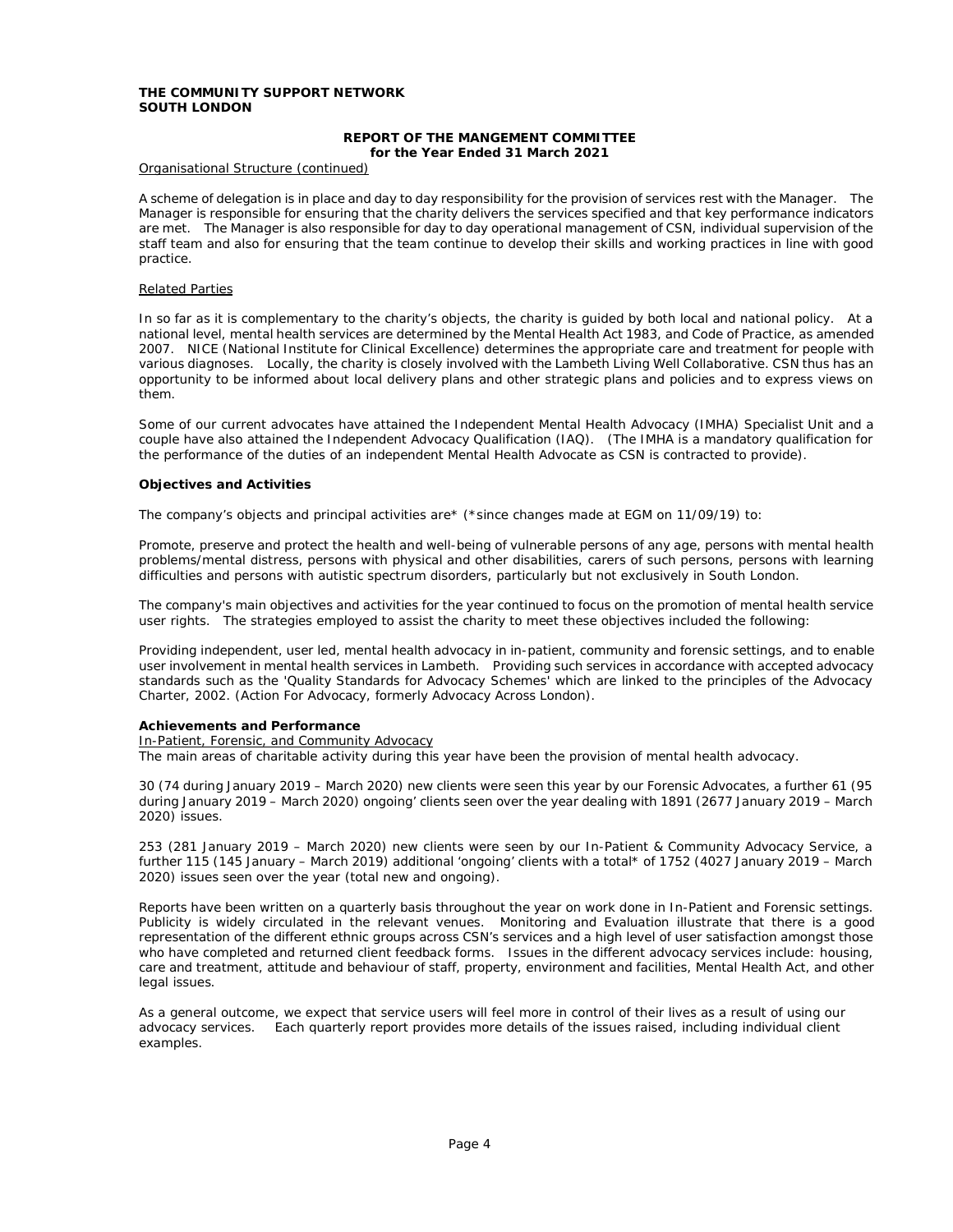### **REPORT OF THE MANAGEMENT COMMITTEE for the Year Ended 31 March 2021**

### In-Patient, Forensic and Community Advocacy (continued)

The advocacy services provided by CSN continue to enjoy a high profile in Lambeth and are well respected by service users, managers, health care and other professionals. The quarterly reports are widely distributed to service providers and commissioners and feedback on mental health service provision contained therein heeded.

CSN values all feedback about its Advocacy Services and we make appropriate changes to Service provision as a result.

#### Developments anticipated for 2021-22

From April 2020, CSN has become part of a consortium of advocacy providers in Lambeth which will work towards offering more 'joined up' advocacy services as commissioned. The lead provider for this work is Connect Lambeth, formerly ILCP (Independent Living and Carers' Partnership). The other partners are dasl (Disability Advice Service Lambeth) and POhWER.

CSN has been successful in acquiring the Quality Performance Mark (QPM) for Advocacy and is also working with other advocacy service providers to formulate a response to the MHA White Paper.

### **Financial Review**

In spite of a challenging financial climate, the charity managed to continue to deliver services in keeping with its funding contracts throughout the year. It has done this with the support of both its staff and the volunteer trustees who sit on the Management Committee. It is noteworthy that CSN has had no inflationary uplift to its funding since April 2008: i.e. over thirteen years. This means that CSN's funding is worth less than 70% of what it was worth in 2008-9 now and this presents significant challenges in the face of increased costs year on year. The consortium developed to deliver advocacy from April 2020 has also resulted in the need for a further 10% cost savings on our In-Patient & Community Advocacy work and funding available for the Forensic Advocacy Contract has also been reduced.

#### Principal Funding Sources

The main funding source for CSN during 2020-21 has been Lambeth CCG (Clinical Commissioning Group) and Lambeth Council, joint commissioning. South London and Maudsley NHS Foundation Trust (SLaM) has also provided funding for CSN's Forensic Advocacy Service which has assisted clients at River House Medium Secure Unit at Bethlem Royal Hospital, for Ward in the Community (low secure unit) at Lambeth Hospital and for community forensic clients.

### Investment Policy

At present, there are limited funds for long term investment, and interest rates are very low, with talk of them becoming negative in the not too distant future. It may therefore be prudent for CSN to move its funds into its bank current account to avoid losses. CSN currently has an account in COIF Charities Deposit Fund with CCLA Investment Management Ltd. Any reserves which CSN has accumulated are deposited therein. This account offers Instant Access which is felt to be necessary to ensure cash flow in unforeseen circumstances, for example when invoices are paid late.

#### Reserves Policy

CSN has established that it needs somewhere in the region of £30000 as a reserve. If need be, a reserve of this size would enable CSN to discharge its statutory responsibilities in the event of a sudden withdrawal of funding, including redundancies, advance (6 months') notice on rent. Any surplus on CSN's unrestricted funding will be deployed in support of this contingency fund.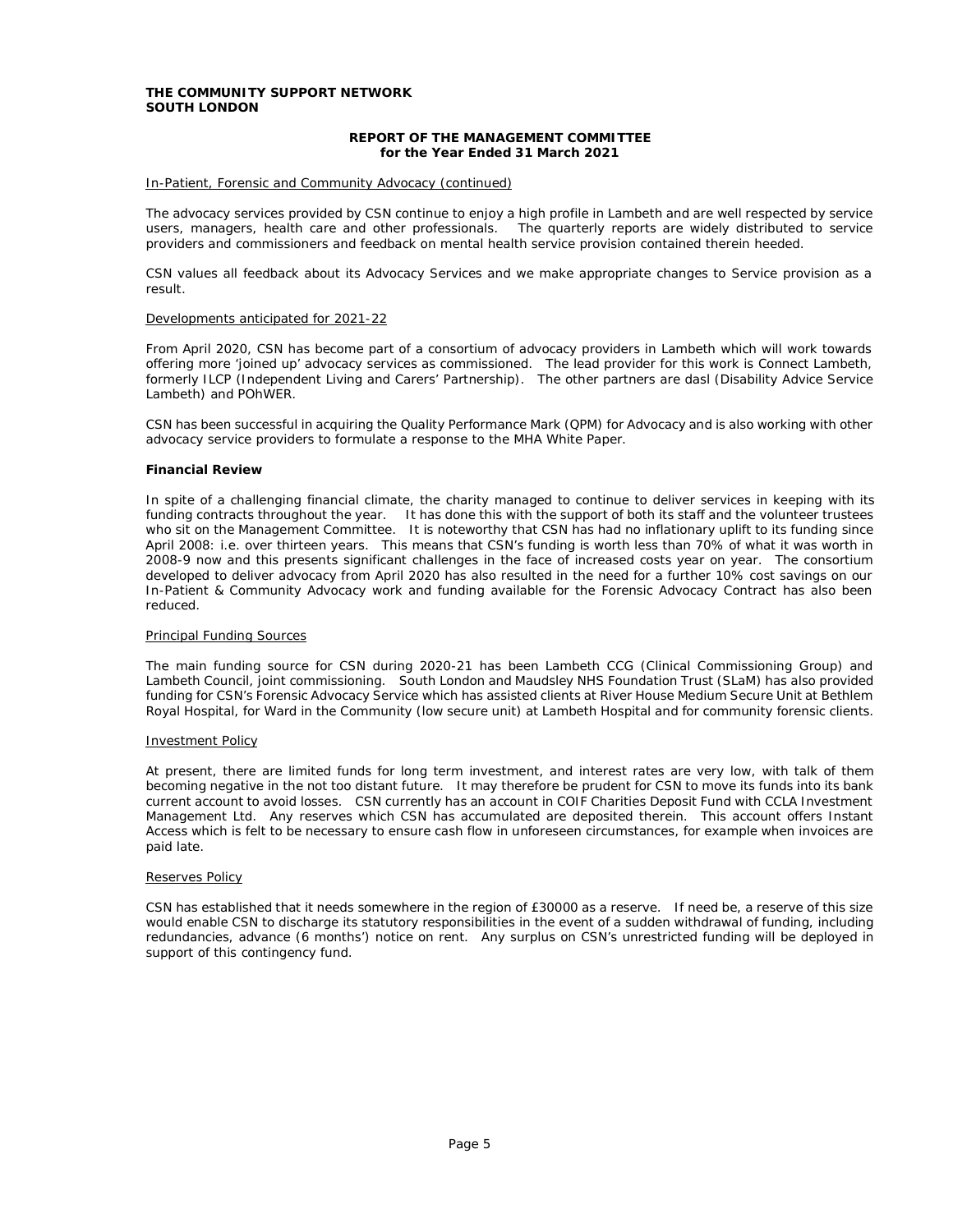### **REPORT OF THE MANAGEMENT COMMITTEE for the Year Ended 31 March 2021**

### **Explanation of the Financial Effect of Any Significant Events that occurred during and subsequent to the period 2020-21**

There were no significant Events during the year 2020-21. Funding for the Lambeth Advocacy Service was reduced, as forementioned due to cost saving requirements of London Borough of Lambeth, no new contracts were entered into. The only financial effect of note was that for the thirteenth consecutive year, CSN had no inflationary uplift to its funding as well as about 10% cut to its funding for Lambeth Advocacy Services meaning that once again it produced a deficit budget. Due to the fact that the new Lambeth Contract is based on hours of service delivered, and due to the fact that overall there was a significant under-delivery of advocacy hours delivered against those expected, there is therefore a significant risk that funding will be reduced further going forward (during 2020-21 there was no reduction in funding due to shortfalls on hours delivered as it was recognised that the Covid-19 pandemic, resulting in the fact that staff are not going onto the wards in person has significantly reduced take up of the advocacy service which is therefore below normal levels). Should funding be reduced based on shortfall of hours delivered going forward, CSN will need to reduce the working hours of individual advocates and/or make staff redundant.

### **Principal Risks and Uncertainties facing CSN as identified by its trustees**

The key risks and uncertainties facing CSN are regarding its funding. Currently CSN has one core area of business, the provision of independent mental health advocacy, and funding for this is currently from three main statutory sources (outlined above). There is a risk that these services will be put out for tender and CSN will not be successful in winning the tenders to provide any one or all of these services.

A further area of risk is that CSN has very minimal infrastructure and management/administration: currently only one full-time member of staff. This restricts CSN's ability to 'grow' in size as an organisation as without increased infrastructure, it will not be possible to sustain additional services, as CSN is likely to include in its business plan for 2021-23.

There is also a risk of CSN being unable to fulfil the requirements of its contracts for a period of time in the event of staff sickness, suspension, disciplinary issues or other circumstances where there is a sudden unexpected interruption in advocacy service. The Advocacy Cover Policy implemented in July 2017 addresses this.

From April 2020, for the first time CSN advocates are going to have to record the time they spend working with individual service users and CSN will only be paid for the advocacy hours delivered under this new contract with London Borough of Lambeth via Connect Lambeth. It is possible that this might result in changes to the levels of advocacy staffing needed by CSN and employment contracts for advocacy staff for the period commencing April 2020 have been drawn up with this in mind. Should funding be reduced based on shortfall in hours delivered this will result in commensurate reduction in hours of individual advocates who are evidencing less than their expected number of hours on the Lambeth Advocacy Service.

#### **Summary of the Plans and Strategies for Managing Said Risks**

CSN will continue to develop ways of providing its services more effectively and efficiently and will pursue quality standards for its services where such standards exist (as referred to earlier, regarding the application for the QPM). It will continue to develop and build upon good relationships with staff of current funding bodies and look at ways of improving the production of reports\* and the keeping of client notes and monitoring information. In the event of another organisation winning the tender to provide advocacy services which CSN currently provides, it is likely that CSN staff would be TUPE'd over to the organisation(s) which win the tender(s).

\*as part of the Consortium of Advocacy Service providers from April 2020 CSN advocacy staff will be trained into POhWER's Client Record Keeping System and will record client data thereon. This System can also be used to generate reports.

The current CSN Manager has produced a 'Succession Plan' document which provides necessary information for CSN to continue in the event that something happened suddenly resulting in the CSN Manager being unable to continue her/his responsibilities (such as accident or sickness) and this incapacitation was of sufficient longevity that there was a need to deploy someone to substitute for the CSN Manager on either a temporary or permanent basis.

Currently all CSN's advocacy staff provide cover for colleagues where necessary, and the CSN Manager currently also takes on the responsibility for advocacy service provision where necessary. The CSN Advocacy Cover Policy is in place to formalise arrangements for Advocacy service cover when staff are absent.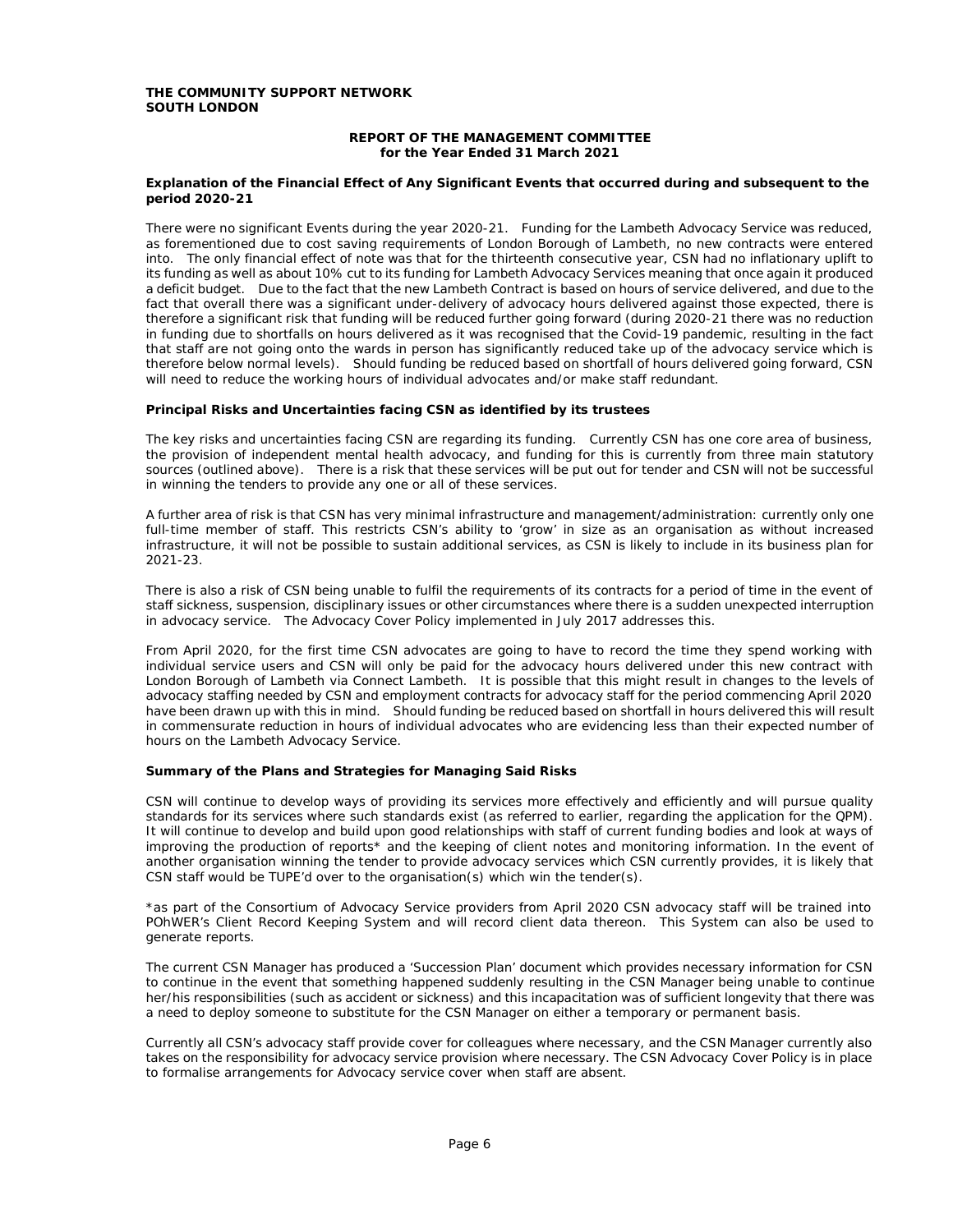### **REPORT OF THE MANAGEMENT COMMITTEE for the Year Ended 31 March 2021**

### **Summary of the Plans and Strategies for Managing Said Risks (continued)**

CSN has developed policies and procedures in line with the introduction of GDPR (General Data Protection Regulations) and has implemented a revised Financial Controls Policy, and is implementing CSN's 2018-20 Business Plan. An Away Day is planned for 18th May to form the basis for the draft of CSN's Business Plan 2021-23.

### **Description of the Arrangements in Place for Setting the Remuneration of CSN's key management personnel, and any benchmarks utilised in the Process**

During 2004 CSN Management Committee initiated the evaluation of all its staff in relation to salaries. This was done by PEACe (Personnel, Employment, Advice and Conciliation Service) which forms part of LVSC (London Voluntary Service Council). This evaluation consisted of a comprehensive re-evaluation of all CSN's staff in relation to their roles and responsibilities, job descriptions, person specifications and detailed day-to-day work with a view to identifying the range of skills and qualifications needed to carry out the necessary tasks of each post holder. As a result of this independent evaluation, CSN has worked to ensure that all staff are paid according to the findings of these evaluations.

However, recent cuts to funding have resulted in staff being paid less than previously, based on what other organisations are paying advocates. In the face of no inflationary uplift in its funding for 12 years and a further 10% cut in CSN's funding for its main advocacy contract, it has become unsustainable to continue to pay staff significantly over the market rate for advocacy work as CSN has been doing (as a result of PEACe evaluation of advocacy roles). New staff have recently been appointed at the reduced rate and the salaries of existing staff are under review.

### **Plans for Future Periods**

The charity plans continuing the activities outlined above in the forthcoming years subject to the continuation of satisfactory funding arrangements.

### **Responsibilities of the Management Committee**

Company law requires the Management Committee to prepare financial statements for each financial year which give a true and fair view of the state of the affairs of the charitable company as at the balance sheet date and of its incoming resources and application of resources, including income and expenditure, for the financial year. In preparing those financial statements, the management committee should follow best practice and:

- Select suitable accounting policies and then apply them consistently;
- Make judgements and estimates that are reasonable and prudent; and

- Prepare the financial statements on the going concern basis unless it is inappropriate to assume that the company will continue on that basis.

The Management Committee is responsible for maintaining proper accounting records which disclose with reasonable accuracy at any time the financial position of the charitable company and to enable them to ensure that the financial statements comply with the Companies Acts 1985 & 2006, and with the Charities Act 2006. The Management Committee is also responsible for safeguarding the assets of the charitable company and hence for taking reasonable steps for the prevention and detection of fraud and other irregularities.

#### Members of the Management Committee

Members of the Management Committee, who are directors for the purpose of company law and trustees for the purpose of charity law, who served during the year and up to the date of this report are set out in page 1.

In accordance with company law, as the company's directors, we certify that:

- As the directors of the company, we have taken all the steps that we ought to have taken in order to make ourselves aware of any relevant audit information and to establish that the charity's auditors are aware of that information.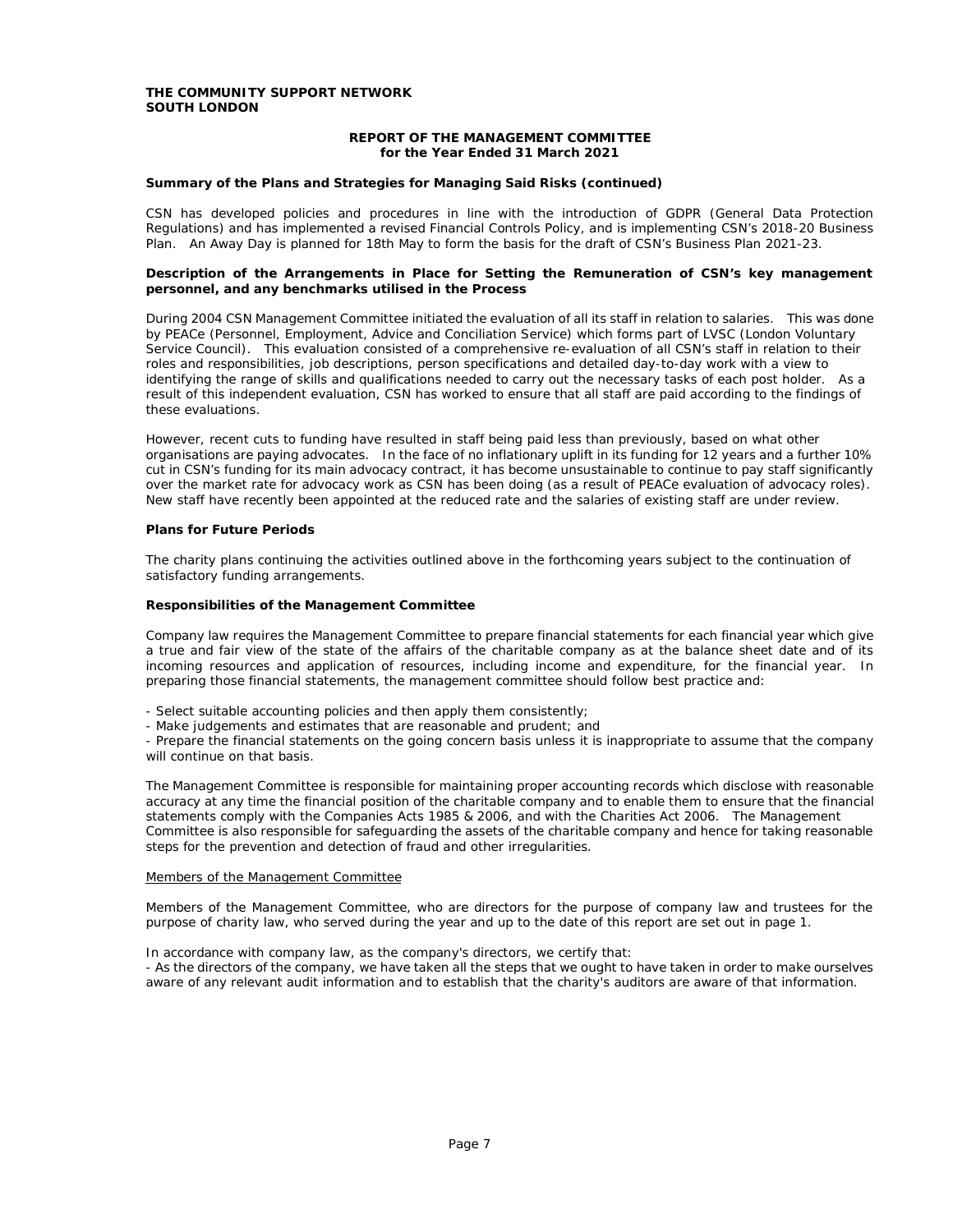# **REPORT OF THE MANAGEMENT COMMITTEE for the Year Ended 31 March 2021**

# **Independent Examiners of Accounts**

Hilary Adams Ltd were appointed as the charitable company's Independent Examiners during the year and have expressed their willingness to continue in that capacity.

The report has been prepared in accordance with FRS 102.

Approved by the Management Committee on  $27<sup>th</sup>$  July 2021 and signed on its behalf by:

Dr. Smarajit Roy, Treasurer and Director.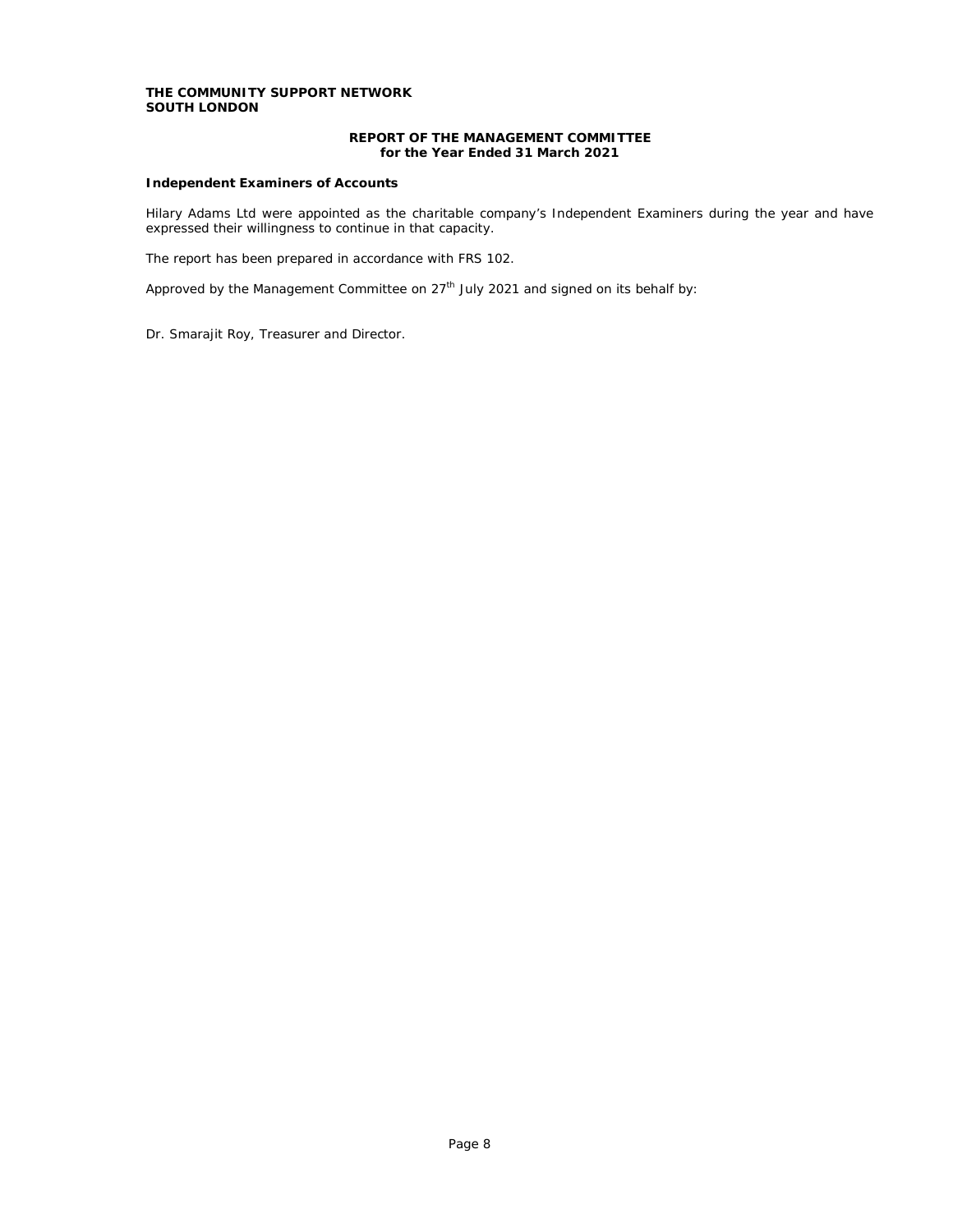### **STATEMENT OF FINANCIAL ACTIVITIES (including Income and Expenditure Account) for the Year Ended 31 March 2021**

|                                                                    | <b>Notes</b> | Unrestricted<br><b>Funds</b><br>2021<br>£ | <b>Restricted</b><br><b>Funds</b><br>2021<br>£ | Total<br><b>Funds</b><br>2021<br>£ | Total<br><b>Funds</b><br>2020<br>£ |
|--------------------------------------------------------------------|--------------|-------------------------------------------|------------------------------------------------|------------------------------------|------------------------------------|
| Incoming resources:<br>Voluntary income:                           |              |                                           |                                                |                                    |                                    |
| Donations & grants                                                 | 3            |                                           | 217,171                                        | 217,171                            | 240,278                            |
| Activities for generating funds:<br>Investment income              |              | 159                                       |                                                | 159                                | 751                                |
| Incoming resources from<br>charitable activities:<br>Other income  |              |                                           |                                                |                                    |                                    |
|                                                                    |              |                                           |                                                |                                    |                                    |
| <b>Total incoming resources</b>                                    |              | 159                                       | 217,171                                        | 217,330                            | 241,029                            |
| Resources expended                                                 |              |                                           |                                                |                                    |                                    |
| Costs of generating funds:<br>Costs of generating voluntary income |              |                                           |                                                |                                    |                                    |
| <b>Charitable activities</b>                                       |              |                                           | 274,443                                        | 274,443                            | 255,351                            |
| <b>Total resources expended</b>                                    | 4            |                                           | 274,443                                        | 274,443                            | 255,351                            |
| STATEMENT OF TOTAL RECOGNISED<br><b>GAINS AND LOSSES</b>           |              |                                           |                                                |                                    |                                    |
| Net incoming resources before other<br>recognised gains            |              |                                           |                                                |                                    |                                    |
| (net income for the year)                                          |              | 159                                       | (57, 272)                                      | (57, 113)                          | (14, 322)                          |
| Other recognised gains<br>Gain on revaluation of investments       |              |                                           |                                                |                                    |                                    |
| Net movement in funds                                              |              | 159                                       | (57, 272)                                      | (57, 113)                          | (14, 322)                          |
| Transfers between funds                                            |              |                                           |                                                |                                    |                                    |
| Total funds brought forward                                        |              | 23,384                                    | 129,335                                        | 152,719                            | 167,041                            |
| Total funds carried forward                                        | 12           | 23,543                                    | 72,063                                         | 95,606                             | 152,719                            |

Movements in funds are disclosed in Note 12 to the financial statements.

The notes form part of these financial statements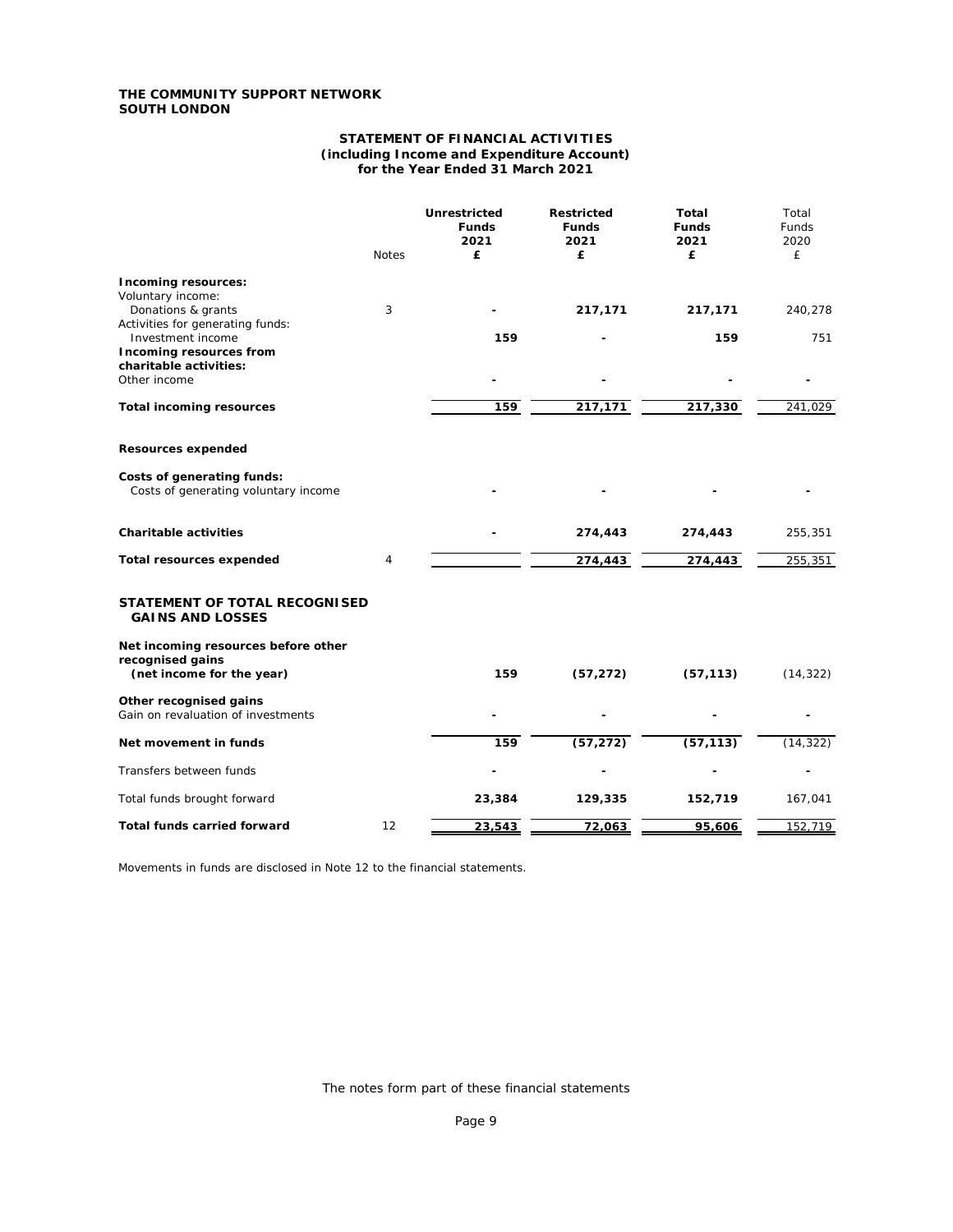### **THE COMMUNITY SUPPORT NETWORK SOUTH LONDON (REGISTERED NUMBER: 04041867)**

# **STATEMENT OF FINANCIAL POSITION 31 March 2021**

|                                                                      |              |                            |                                 | 31.3.21                    | 31.3.20             |
|----------------------------------------------------------------------|--------------|----------------------------|---------------------------------|----------------------------|---------------------|
|                                                                      | <b>Notes</b> | Unrestricted<br>funds<br>£ | <b>Restricted</b><br>funds<br>£ | <b>Total</b><br>funds<br>£ | Total<br>funds<br>£ |
| <b>FIXED ASSETS</b><br>Tangible assets                               | 9            |                            | 1,460                           | 1,460                      | 310                 |
| <b>CURRENT ASSETS</b><br><b>Debtors</b><br>Cash at bank and in hand  | 10           | 23,543                     | 3,890<br>76,588                 | 3,890<br>100,131           | 3,758<br>154,117    |
|                                                                      |              | 23,543                     | 80,478                          | 104,021                    | 157,875             |
| <b>CREDITORS</b><br>Amounts falling due within one year              | 11           |                            | (9, 875)                        | (9, 875)                   | (5, 466)            |
| <b>NET CURRENT ASSETS</b>                                            |              | 23,543                     | 70,603                          | 94,146                     | 152,409             |
| <b>TOTAL ASSETS LESS CURRENT</b><br><b>LIABILITIES</b>               |              | 23,543                     | 72,063                          | 95,606                     | 152,719             |
| <b>NET ASSETS</b>                                                    |              | 23,543                     | 72,063                          | 95,606                     | 152,719             |
| <b>FUNDS</b><br><b>Unrestricted funds</b><br><b>Restricted funds</b> | 12           |                            |                                 | 23,543<br>72,063           | 23,384<br>129,335   |
| <b>TOTAL FUNDS</b>                                                   |              |                            |                                 | 95,606                     | 152,719             |

The company is entitled to exemption from audit under Section 477 of the Companies Act 2006 for the year ended 31 March 2021.

The members have not required the company to obtain an audit of its financial statements for the year ended 31 March 2021 in accordance with Section 476 of the Companies Act 2006.

The directors acknowledge their responsibilities for:

- (a) ensuring that the company keeps accounting records which comply with Sections 386 and 387 of the Companies Act 2006 and
- (b) preparing financial statements which give a true and fair view of the state of affairs of the company as at the end of each financial year and of its surplus or deficit for each financial year in accordance with the requirements of Sections 394 and 395 and which otherwise comply with the requirements of the Companies Act 2006 relating to financial statements, so far as applicable to the company.

The financial statements have been prepared in accordance with the provisions of Financial Reporting Standard 102 "The Financial Reporting Standard applicable in the UK and Republic of Ireland" and the Companies Act 2006.

The financial statements were approved by the Board of Trustees on ............................................. and were signed by:

....................................................... Mrs Manjula Roy – Director

…………………………………………………………….. Mr Jeremy Dawes – Director

The notes form part of these financial statements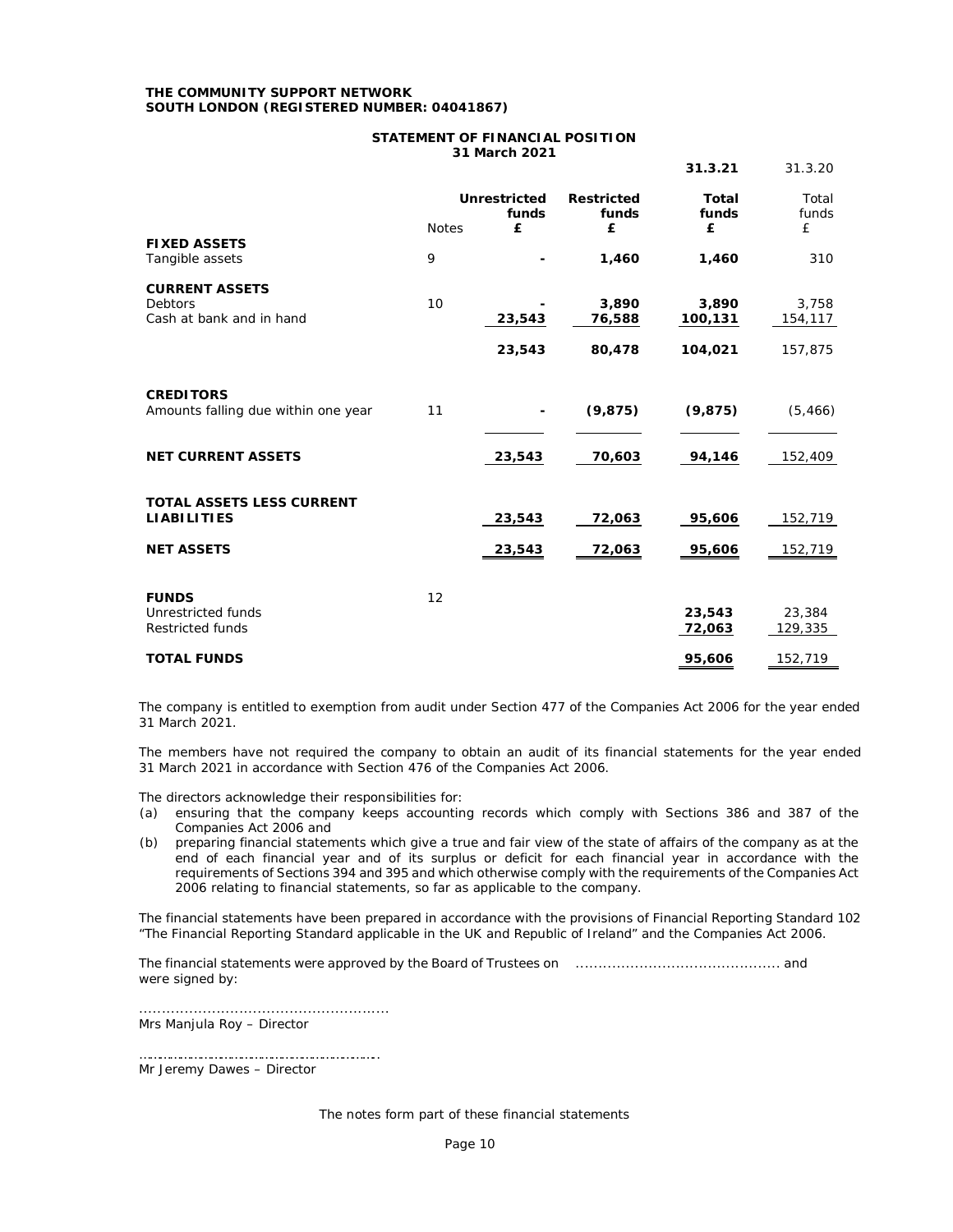### **NOTES TO THE FINANCIAL STATEMENTS for the Year Ended 31 March 2021**

## 1. **STATUTORY INFORMATION**

The Community Support Network South London is a private company, limited by guarantee, registered in England and Wales. The company's registered number and registered office address can be found on the Company Information page.

### 2. **ACCOUNTING POLICIES**

### **Basis of preparing the financial statements**

These financial statements have been prepared in accordance with the provisions of Section 1A "Small Entities" of Financial Reporting Standard 102 "The Financial Reporting Standard applicable in the UK and Republic of Ireland" and the Companies Act 2006. The financial statements have been prepared under the historical cost convention.

#### **Turnover**

Turnover represents funds received on contracts.

#### **Tangible fixed assets**

Depreciation is provided at the following annual rates in order to write off each asset over its estimated useful life.

Plant and machinery etc. 33% on cost and 20% on cost

**Fund accounting**

- Unrestricted funds are available for use at the discretion of the trustees in furtherance of the general objectivities of the charity.
- Designated funds are unrestricted funds earmarked by the Management Committee for particular purposes.
- Restricted funds are subjected to restrictions on their expenditure imposed by the donor or through the terms of an appeal.

### **Incoming resources**

All incoming resources are included in the statement of financial activities when the charity is entitled to the income and the amount can be quantified with reasonable accuracy, The following specific policies are applied to particular categories of income:

- Grants are recognised when receivable;
- Investment income is included when receivable.

#### **Resources expended**

Expenditure is recognised on an accruals basis as a liability is incurred. Expenditure includes VAT and is reported as part of the expenditure to which it relates:

- Costs of generating funds comprise the costs associated with both the costs of attracting the income and those of providing the facilities to generate the income.
- Charitable expenditure comprises those costs incurred by the charity in the delivery of its activities and services for its beneficiaries. It includes both costs that can be allocated directly to such activities and those costs of an indirect nature necessary to support them.
- Governance costs include those costs associated with meeting the constitutional and statutory requirements of the charity and include the audit fees and costs linked to the strategic management of the charity.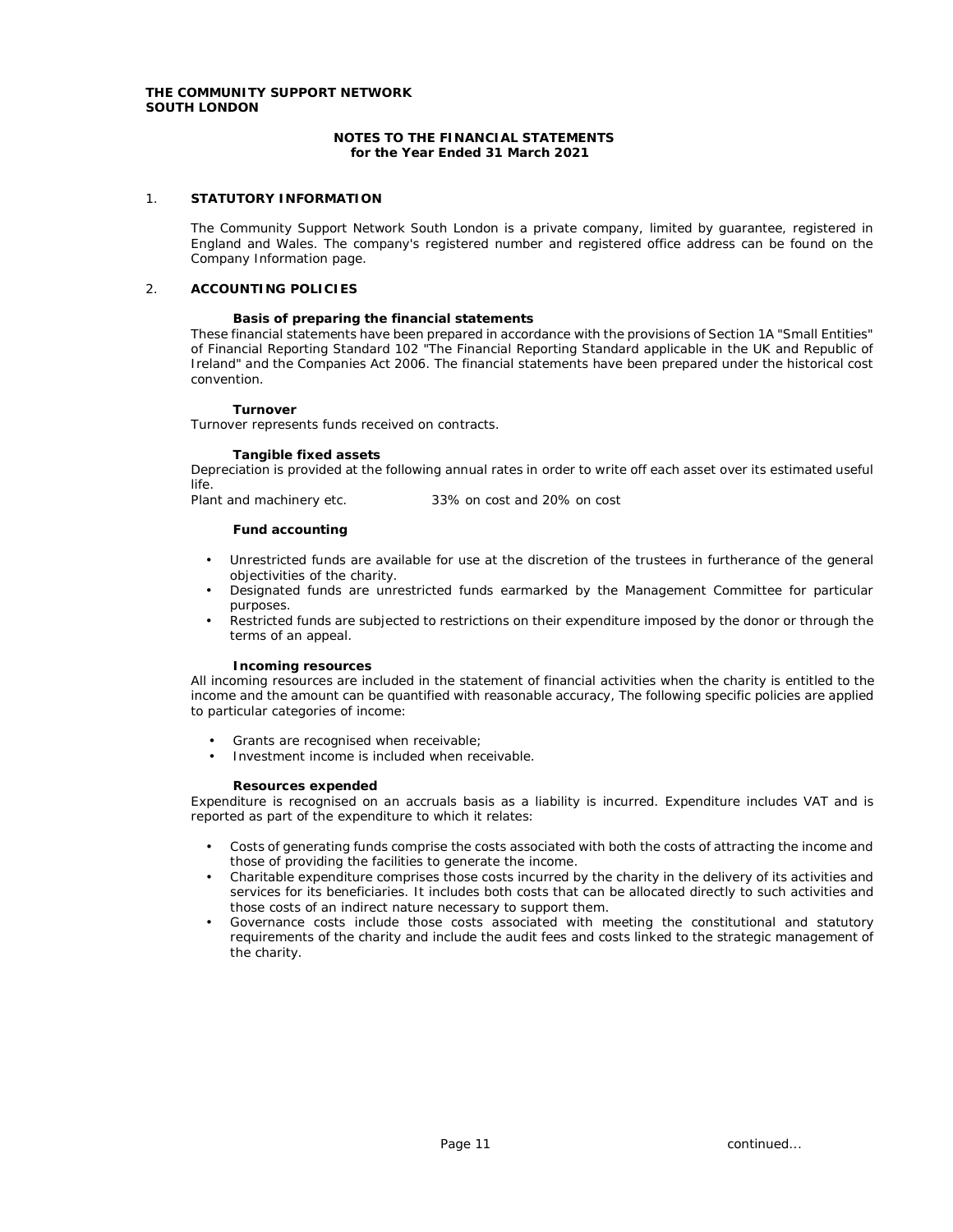### **NOTES TO THE FINANCIAL STATEMENTS for the Year Ended 31 March 2021**

# 3. **INCOMING RESOURCES FROM ACTIVITIES TO FURTHER CHARITY'S OBJECTS**

|                                    | Unrestricted             | Restricted |         |         |
|------------------------------------|--------------------------|------------|---------|---------|
|                                    |                          |            | 2021    | 2020    |
|                                    | £                        | £          | £       | £       |
| Health authority<br>Advocacy(core) | $\overline{\phantom{0}}$ | 167,057    | 167,057 | 181,688 |
| <b>Prison Budget</b><br>Forensic   | ۰                        | 43,639     | 43,639  | 58,488  |
| Other                              |                          |            |         |         |
| Donations<br>Other grants          | -                        | 6,475      | 6,475   | 102     |
|                                    |                          | 217,171    | 217,171 | 240,278 |

# 4. **TOTAL RESOURCES EXPENDED**

|                                                                     | allocation<br>ð<br>Basis | Advocacy<br>(core) | Forensic | 2021    | 2020    |
|---------------------------------------------------------------------|--------------------------|--------------------|----------|---------|---------|
|                                                                     |                          | £                  | £        | £       | £       |
| <b>Costs directly</b><br>allocated to activities<br>Staff costs and |                          |                    |          |         |         |
| expenses                                                            | Direct                   | 185,717            | 51,575   | 237,292 | 220,317 |
| <b>Travel</b>                                                       | <b>Direct</b>            | 176                | 198      | 374     | 1,473   |
| <b>Activity costs</b>                                               | Usage                    | 4,455              |          | 4,455   | 1,120   |
| Support costs<br>allocated to activities                            |                          |                    |          |         |         |
| <b>Establishment costs</b>                                          | Floor<br>area            | 12,795             | 3,571    | 16,366  | 15,580  |
| Administrative costs                                                | <b>Staff</b><br>Time     | 10,620             | 2,374    | 12,994  | 14,369  |
| Fees and finance<br>charges                                         | Usage                    | 2,196              |          | 2,196   | 2,138   |
| Depreciation                                                        | Usage                    | 766                |          | 766     | 354     |
| <b>Total resources</b><br>expended                                  |                          | 216,725            | 57,718   | 274,443 | 255,351 |
|                                                                     |                          |                    |          |         |         |

# 5. **NET INCOMING/(OUTGOING) RESOURCES**

Net resources are stated after charging:

|                                                                    | 31.3.21                  | 31.3.20      |
|--------------------------------------------------------------------|--------------------------|--------------|
| Depreciation - owned assets<br>Independent Examiners' remuneration | 766<br>1,386             | 354<br>1,386 |
| Directors emoluments and other benefits etc.                       | $\overline{\phantom{0}}$ |              |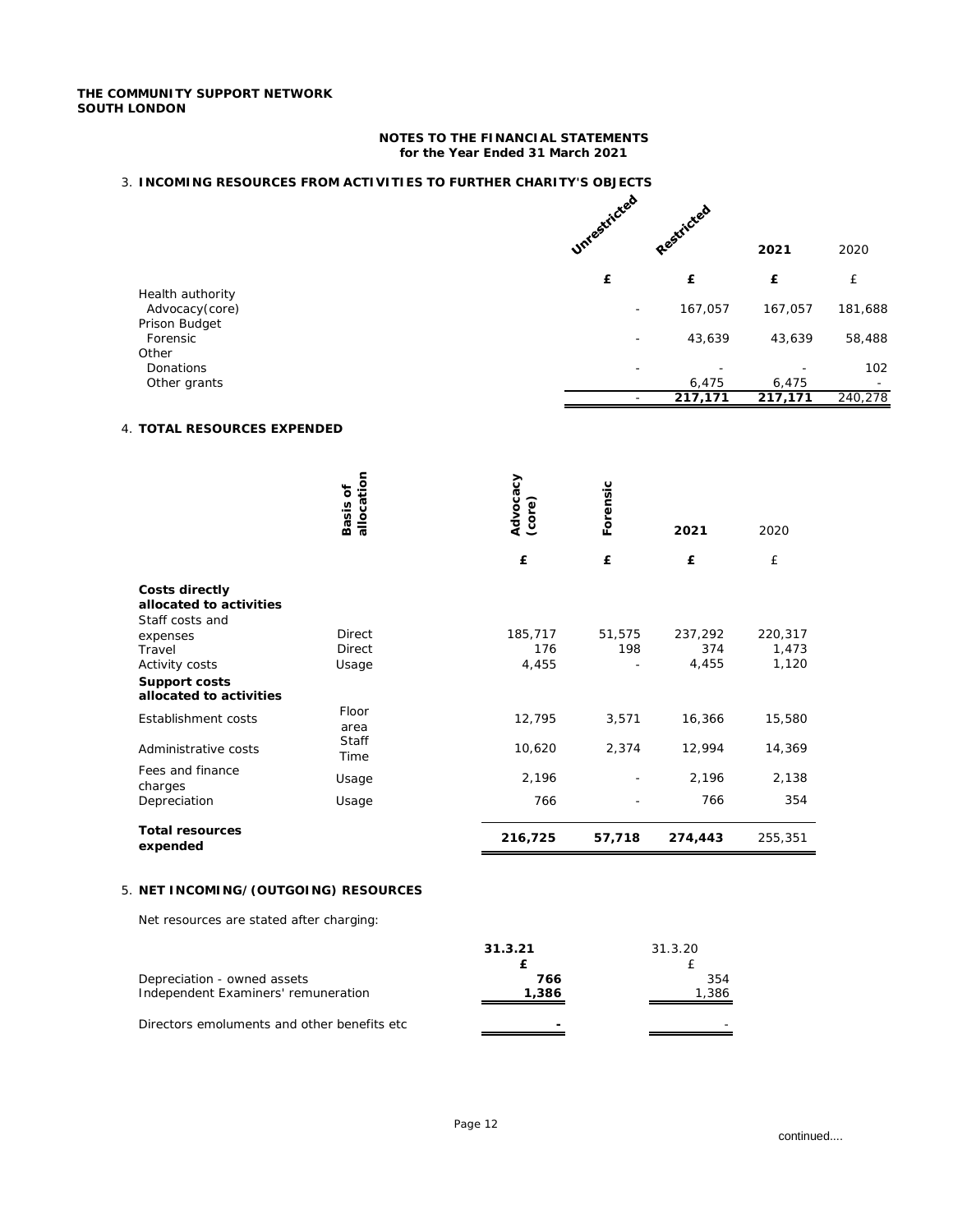### **NOTES TO THE FINANCIAL STATEMENTS - continued for the Year Ended 31 March 2021**

### 6. **EMPLOYEES AND DIRECTORS**

|                       | 31.3.21 | 31.3.20 |
|-----------------------|---------|---------|
| Wages and salaries    | 198,940 | 189,281 |
| Social security costs | 16,243  | 16,109  |
| Other pension costs   | 10,593  | 8,750   |
|                       | 225,776 | 214,140 |

The average monthly number of employees during the year was as follows:

| The average monthly number of employees during the year was as follows. | 31.3.21 | 31.3.20 |
|-------------------------------------------------------------------------|---------|---------|
| Administration                                                          |         |         |
| <b>Direct</b>                                                           | 5       |         |
|                                                                         | h       |         |

One employee received a salary of £83,656 in the year.

### 7. **TRUSTEE REMUNERATION AND RELATED PARTY TRANSACTIONS**

No members of the management committee received any remuneration during the year (2020 Nil). No expenses were reimbursed during the year (2020 Nil).

No trustee or other person related to the charity had any personal interest in any contract or transaction entered into by the charity during the year (2020 Nil).

### 8. **TAXATION**

As a charity, Community Support Network is exempt from tax on income and gains falling within section 505 of the Taxes Act 1988 or s256 of the Taxation of Chargeable Gains Act 1992 to the extent that these are applied to its charitable objects. No tax charges have arisen in the Charity.

# 9. **TANGIBLE FIXED ASSETS**

|                       | Plant and<br>machinery<br>etc |
|-----------------------|-------------------------------|
|                       | £                             |
| <b>COST</b>           |                               |
| At 1 April 2020       | 38,527                        |
| <b>Additions</b>      | 1,917                         |
| At 31 March 2021      | 40,444                        |
| <b>DEPRECIATION</b>   |                               |
| At 1 April 2020       | 38,217                        |
| Charge for year       | 767                           |
| At 31 March 2021      | 38,984                        |
| <b>NET BOOK VALUE</b> |                               |
| At 31 March 2021      | 1,460                         |
| At 31 March 2020      | 310                           |
|                       |                               |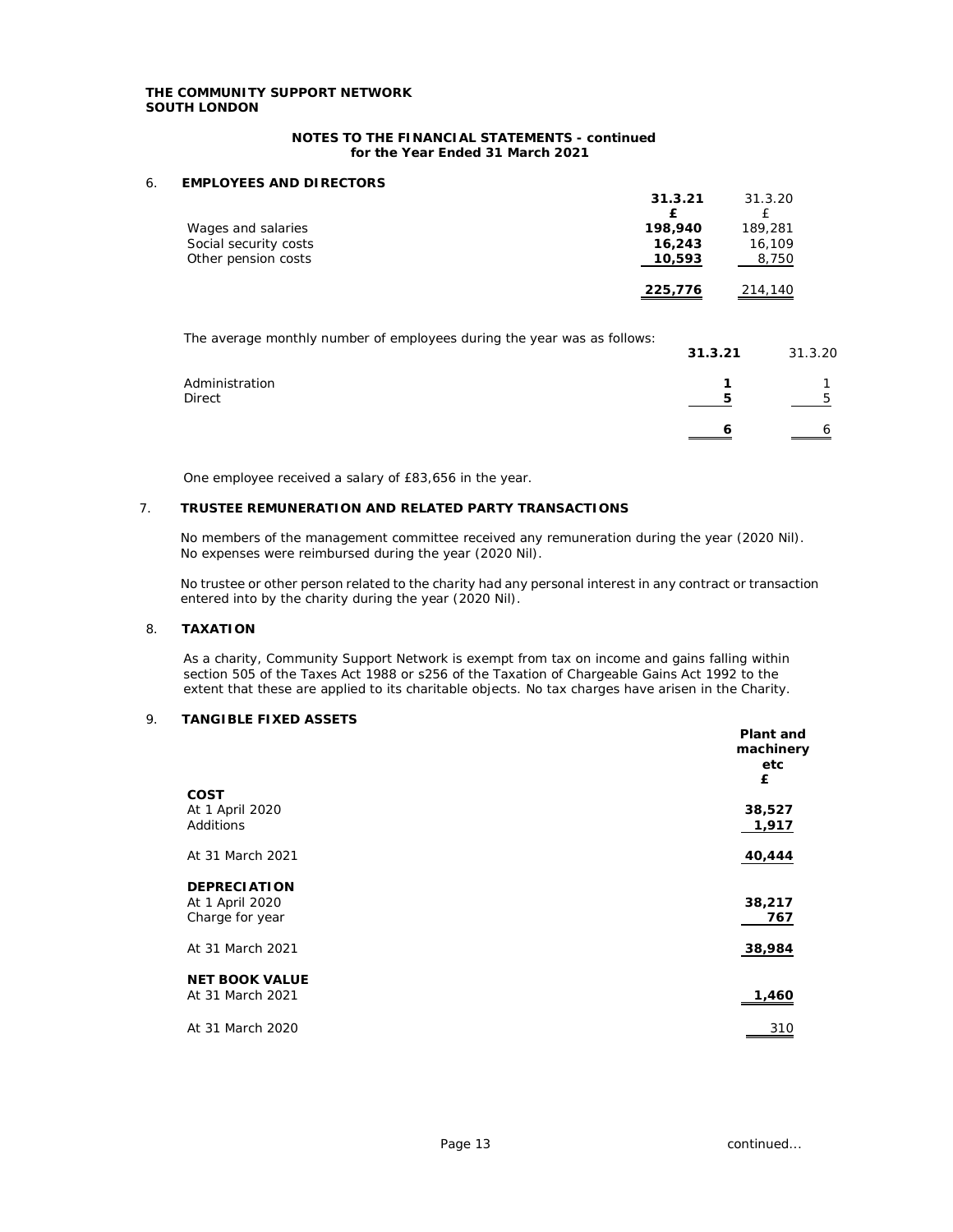# **NOTES TO THE FINANCIAL STATEMENTS – continued for the Year Ended 31 March 2021**

| 10. | DEBTORS: AMOUNTS FALLING DUE WITHIN ONE YEAR          |         |         |
|-----|-------------------------------------------------------|---------|---------|
|     |                                                       | 31.3.21 | 31.3.20 |
|     |                                                       | f       |         |
|     | Other debtors                                         | 3,890   | 3,758   |
|     |                                                       |         |         |
| 11. | <b>CREDITORS: AMOUNTS FALLING DUE WITHIN ONE YEAR</b> |         |         |
|     |                                                       | 31.3.21 | 31.3.20 |
|     |                                                       | f       | £       |
|     | <b>Taxation and social security</b>                   | 6,756   | 4,080   |
|     | Other creditors                                       | 3,119   | 1,386   |
|     |                                                       | 9.875   | 5,466   |
|     |                                                       |         |         |

# 12. **MOVEMENT IN FUNDS**

|           |           | <b>Transfers</b>       |            |
|-----------|-----------|------------------------|------------|
| At 1.4.20 | in funds  | funds                  | At 31.3.21 |
| £         | £         | £                      | £          |
|           |           |                        |            |
| 23,384    | 159       |                        | 23,543     |
| 23,384    | 159       |                        | 23,543     |
|           |           |                        |            |
|           | (13,612)  | 13,612                 |            |
| 125,825   | (43,660)  | (14, 762)              | 67,403     |
|           |           |                        | 3,200      |
| 310       |           | 1,150                  | 1,460      |
| 129,335   | (57, 272) |                        | 72,063     |
|           |           |                        |            |
| 152,719   | (57,113)  |                        | 95,606     |
|           | 3,200     | <b>Net</b><br>movement | between    |

|  | Net movement in funds, included in the above are as follows: |
|--|--------------------------------------------------------------|
|--|--------------------------------------------------------------|

|                               | Incoming<br>resources | <b>Resources</b><br>expended | Movement<br>in funds |
|-------------------------------|-----------------------|------------------------------|----------------------|
|                               | £                     | £                            | £                    |
| <b>Unrestricted funds</b>     |                       |                              |                      |
| Core                          | 159                   |                              | 159                  |
|                               | 159                   |                              | 159                  |
| <b>Restricted funds</b>       |                       |                              |                      |
| Advocacy(core)                | 173,065               | (216, 725)                   | (43,660)             |
| <b>SLaM Forensic Advocacy</b> | 44,106                | (57, 718)                    | (13,612)             |
|                               |                       |                              |                      |
|                               | 217,171               | (274, 443)                   | (57, 272)            |
|                               |                       |                              |                      |
| <b>TOTAL FUNDS</b>            | 217,330               | <u>(274,443)</u>             | (57.113)             |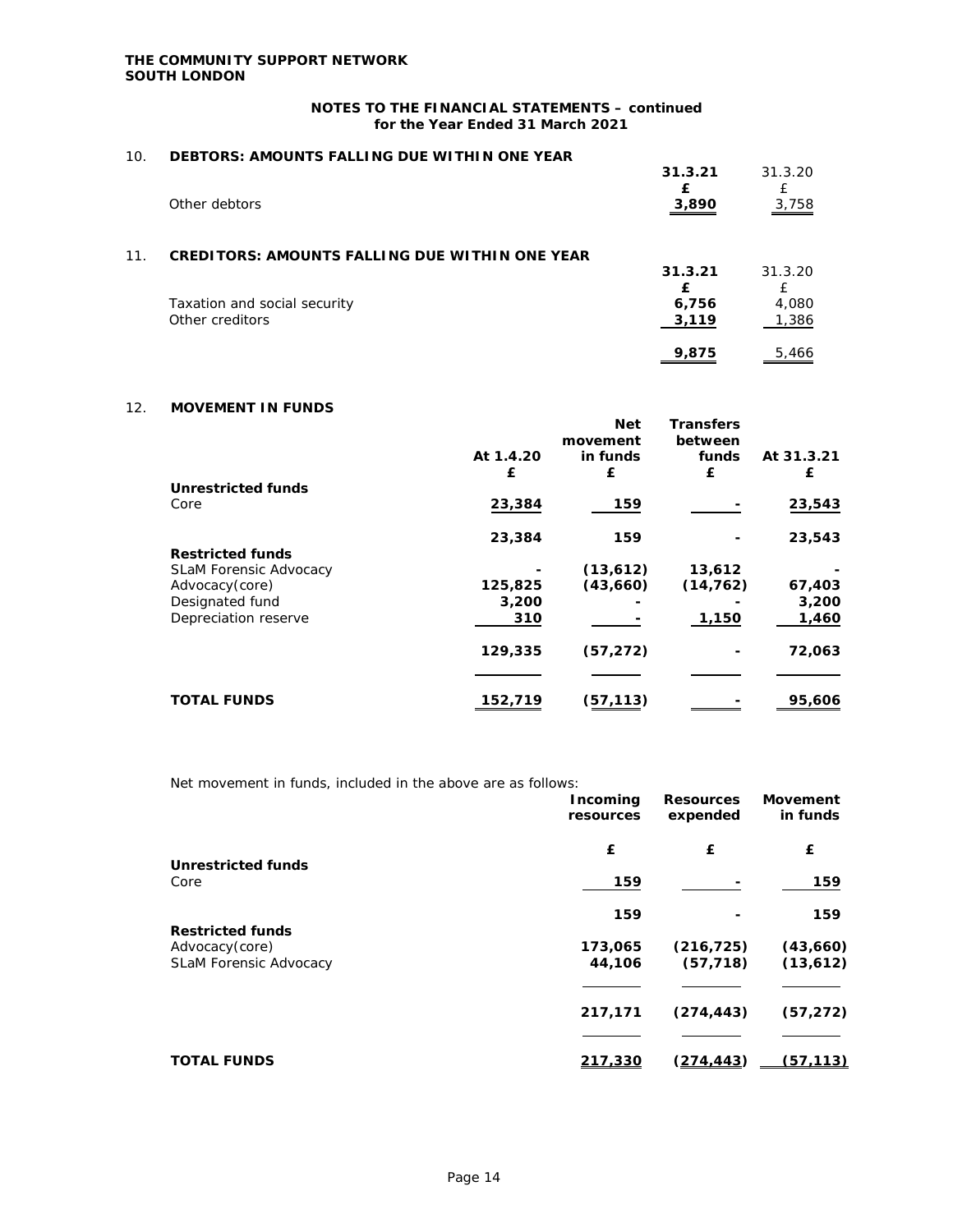#### **CHARTERED ACCOUNTANTS' INDEPENDENT EXAMINER'S REPORT TO THE TRUSTEES ON THE UNAUDITED FINANCIAL STATEMENTS OF COMMUNITY SUPPORT NETWORK LONDON**

We report on the accounts of the company for the year ended 31 March 2021, which are set out on pages 8 to 13.

### **Respective responsibilities of trustees and examiner**

The trustees are responsible for the preparation of the accounts. The trustees consider that an audit is not required for this year under section 144 of the Charities Act 2011 (the 2011 Act) and that an independent examination is needed. Having satisfied ourselves that the charity is not subject to audit under company law and is eligible for independent examination, it is our responsibility to:

- examine the accounts under section 145 of the 2011 Act;
- to follow the procedures laid down in the general Directions given by the Charity Commission under section  $145(5)(b)$  of the 2011 Act; and
- to state whether particular matters have come to our attention.

### **Basis of independent examiner's report**

Our examination was carried out in accordance with the general Directions given by the Charity Commission. An examination includes a review of the accounting records kept by the charity and a comparison of the accounts presented with those records. It also includes consideration of any unusual items or disclosures in the accounts, and seeking explanations from you as trustees concerning any such matters. The procedures undertaken do not provide all the evidence that would be required in an audit and consequently no opinion is given as to whether the accounts present a 'true and fair view' and the report is limited to those matters set out in the statement below.

### **Independent examiner's statement**

In connection with our examination, no matter has come to our attention:

- (1) which gives us reasonable cause to believe that in any material respect the requirements:
	- to keep accounting records; and
	- to prepare accounts which accord with the accounting records, comply with the accounting requirements of and with the methods and principles of the Statement of Recommended Practice: Accounting and Reporting by Charities have not been met; or

(2) to which, in our opinion, attention should be drawn in order to enable a proper understanding of the accounts to be reached.

Hilary Adams Ltd Chartered Accountants 158 High Street Herne Bay Kent CT6 5NP

Date: .............................................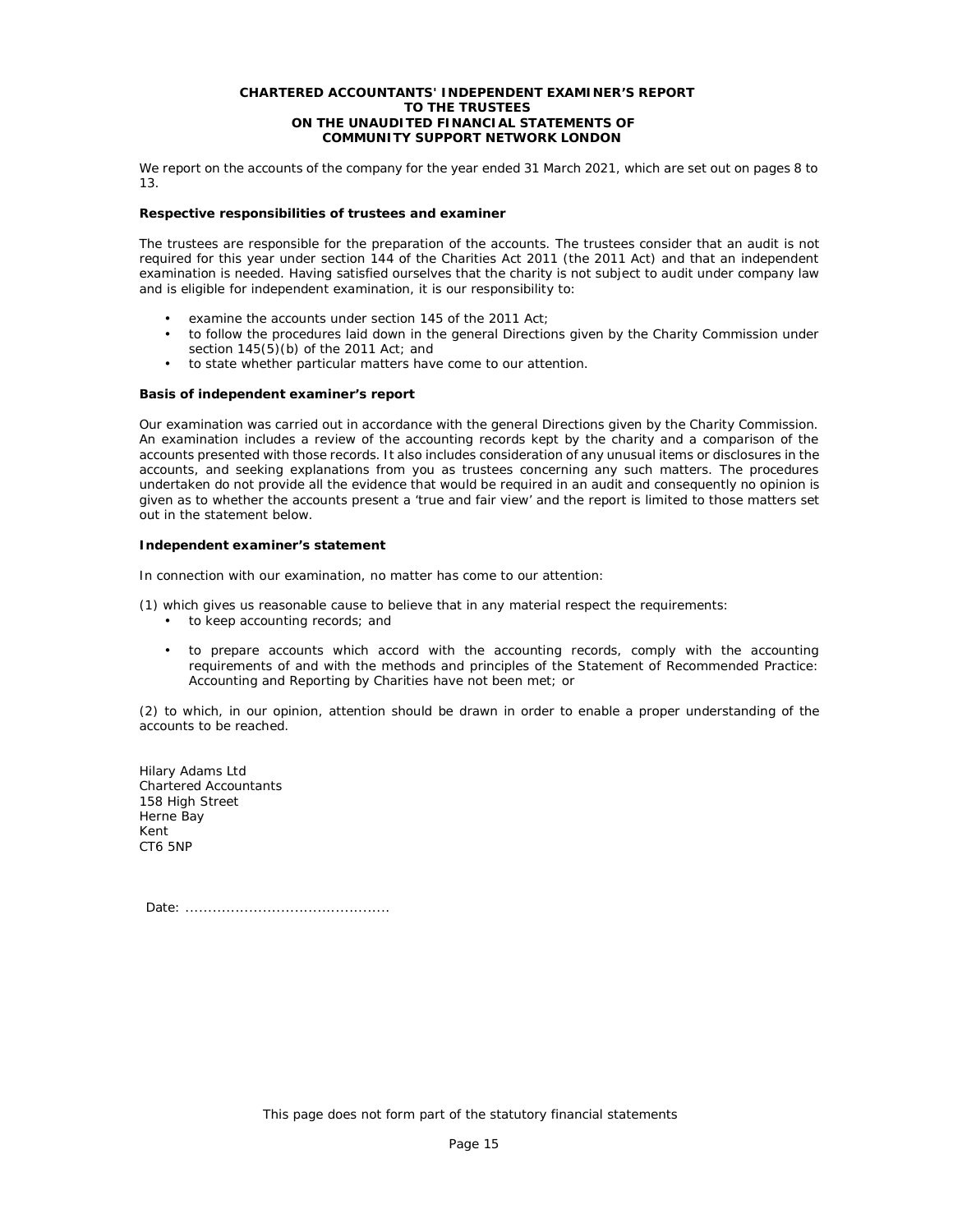## **DETAILED INCOME AND EXPENDITURE ACCOUNT for the Year Ended 31 March 2021**

|                                                   | 2021    |            | 2020    |            |
|---------------------------------------------------|---------|------------|---------|------------|
|                                                   | £       | £          | £       | £          |
|                                                   |         |            |         |            |
| <b>TURNOVER</b>                                   |         |            |         |            |
| Health authority funding contract                 |         | 210,696    |         | 225,375    |
| Prison budget<br>Other grants                     |         | 6,475      |         | 14,801     |
| <b>Donations</b>                                  |         |            |         | 102        |
|                                                   |         |            |         |            |
|                                                   |         |            |         |            |
|                                                   |         | 217,171    |         | 240,278    |
| <b>STAFF COSTS AND EXPENSES</b>                   |         |            |         |            |
| Wages and salaries                                | 198,940 |            | 189,281 |            |
| <b>Employers NI</b>                               | 16,243  |            | 16,109  |            |
| Employers pensions - defined contribution schemes | 10,593  |            | 8,750   |            |
| Supervision                                       | 4,455   |            | 1,120   |            |
| Training                                          | 11,516  |            | 6,177   |            |
|                                                   |         |            |         |            |
|                                                   |         | (241, 747) |         | (221, 437) |
|                                                   |         |            |         |            |
| <b>GROSS SURPLUS/(DEFICIT)</b>                    |         | (24, 576)  |         | 18,841     |
| <b>Administrative Expenses</b>                    |         |            |         |            |
| <b>Travel expenses</b>                            | 374     |            | 1,473   |            |
| Rent                                              | 15,034  |            | 14,525  |            |
| Software & maintenance                            | 5,001   |            | 4,878   |            |
| Insurance                                         | 1,333   |            | 1,055   |            |
| Post and stationery                               | 776     |            | 1,598   |            |
| Advertising and marketing costs                   | 370     |            | 900     |            |
| Communications                                    | 4,850   |            | 4,441   |            |
| Accountancy fees                                  | 1,386   |            | 1,386   |            |
| Legal fees                                        | 2,127   |            | 2,066   |            |
| <b>Bank charges</b>                               | 70      |            | 72      |            |
| Depreciation of fixtures and fittings             | 106     |            | 246     |            |
| Depreciation of computer equipment                | 660     |            | 108     |            |
| Sundry expenses                                   | 609     |            | 1,166   |            |
|                                                   |         |            |         |            |
|                                                   |         | (32, 696)  |         | (33, 914)  |
| OPERATING SURPLUS/(DEFICIT)                       |         | (57, 272)  |         | (15, 073)  |
|                                                   |         |            |         |            |

...CONTINUED

This page does not form part of the statutory financial statements